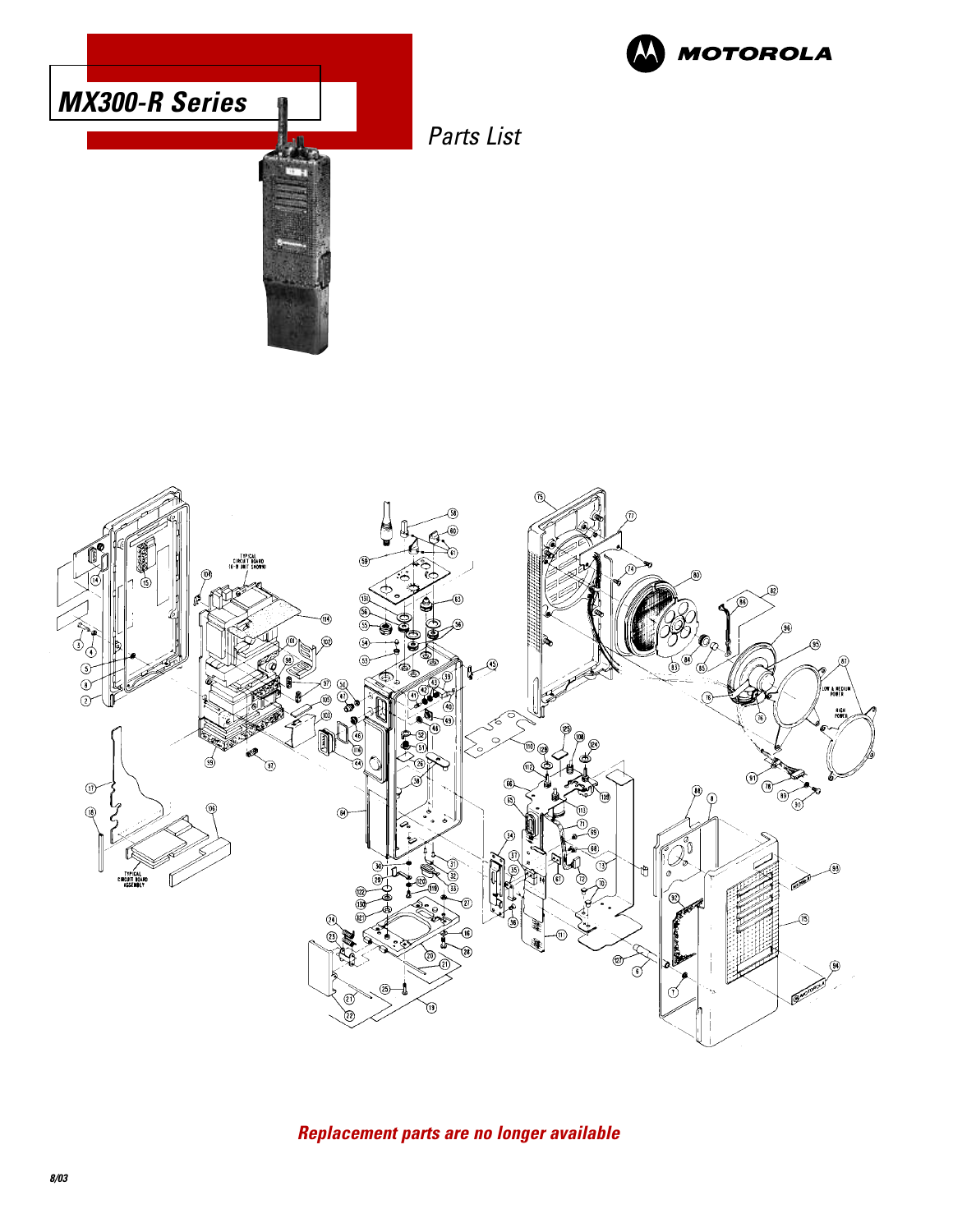



# Parts List

| <b>MX310, H23AAB, H24AAB</b>                                                                     |                                               |
|--------------------------------------------------------------------------------------------------|-----------------------------------------------|
| REF.<br>NO.<br>PART NO.<br>DESCRIPTION                                                           | REF.<br>NO.<br>PART NO.<br><b>DESCRIPTION</b> |
|                                                                                                  |                                               |
|                                                                                                  |                                               |
|                                                                                                  |                                               |
|                                                                                                  |                                               |
|                                                                                                  |                                               |
| <b>Cancelled Product MX300-R:</b><br>been met for spare parts. Items<br>are no longer available. | Aftermarket support criteria has              |
|                                                                                                  |                                               |
|                                                                                                  |                                               |
|                                                                                                  |                                               |

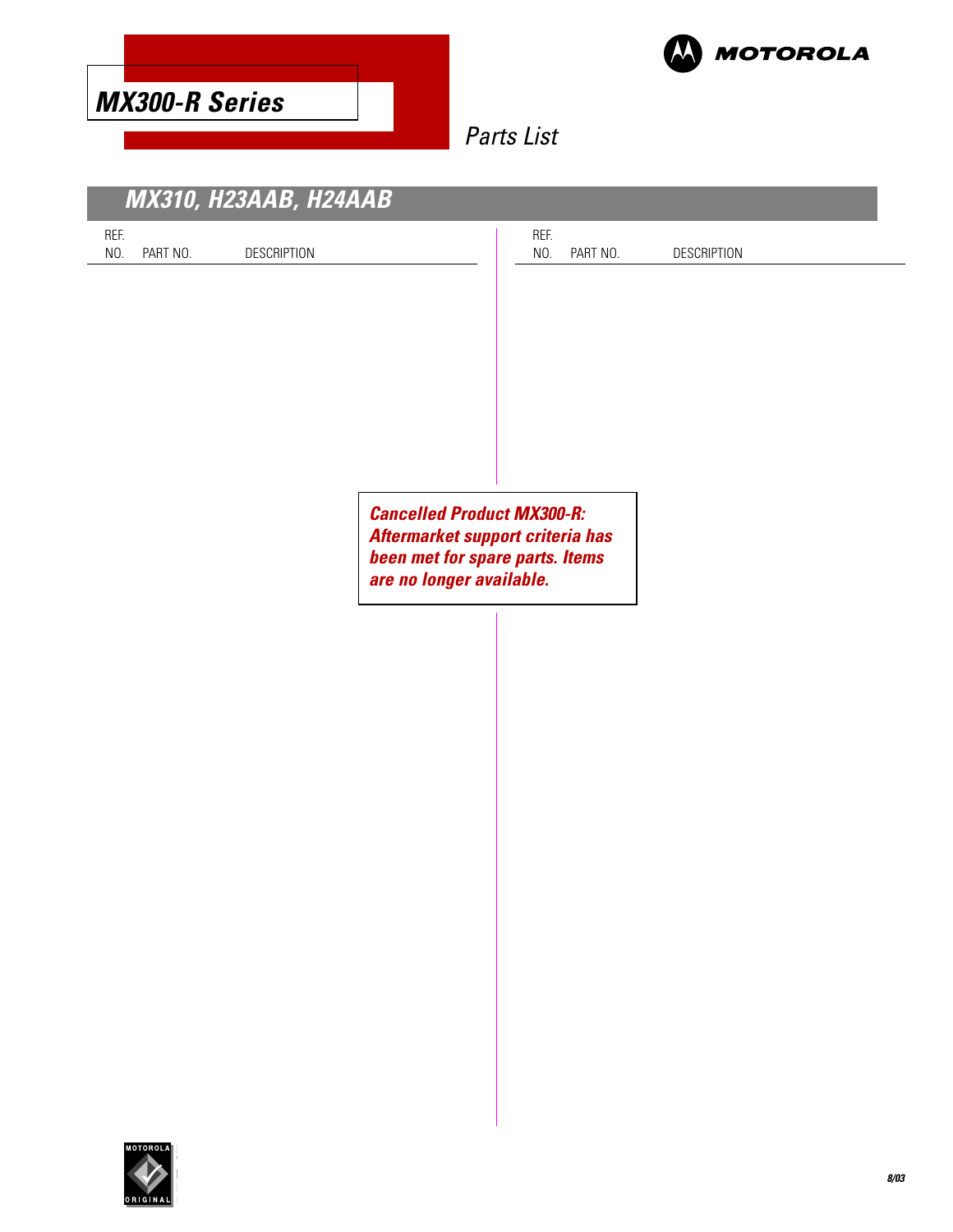

# **Portable** Accessories



## **Chargers**

#### **Single Unit Chargers**

Single unit chargers are designed for desktop use and are capable of charging a battery on or off the radio. When the battery is fully charged, the charger automatically resets to a trickle charge rate. Rapid charge batteries must be charged in the rapid charge unit to attain the rapid charge rate. Visual indication is provided in the rapid charger when the battery is fully charged.

**NLN8858A** Single Unit, 1 Hour, Rapid Charger, 117 Volts

**\*NLN4038A** Single Unit, 1 Hour, Rapid Charger, 220 Volts

**\*NLN4036A** Single Unit, 14 Hour, Standard Charger, 220 Volts



NLN8858A

### **Battery Maintenance System<sup>plus</sup> (BMS<sup>***i***</sup>**

Using interchangeable battery adapters (sold separately), the BMS<sup>plus</sup> is capable of charging and discharging, analyzing, conditioning and cycle test on batteries; tracking battery voltage and capacity (mAh).

The BMSplus offers a 3 year warranty. Its easy-to-use design supports hundreds of 2-way, cellular, and camcorder batteries with printer port\*\* (Serial-RS-232C port – uses female 9-pin to male 25-pin cable).



WPLN4079BR

**WPLN4079BR** Six-Station, 110V AC, 50/60 Hz **WPLN4080BR** Six-Station, 230V AC, 50/60 Hz **NDN4005B** Three-Station, 110V AC, 50/60 Hz **NDN4006B** Three-Station, 230V AC, 50/60 Hz

### **BMSplus Adapter**

**TDN9444A** Standard Adapter, MX300-R

### **Optional Adapters**

**†TDN9432A** Adapter, Universal Alligator Clip Lead **†TDN9527A** Adapter, Universal Dip Switch

\* Unit is supplied without line cord plug.

- \*\*Compatible with the STAR Micronics SP200 series printers, available from any STAR Micronics distributor, and other printers with STAR emulation.
- † Universal adapters available as an option to accommodate all radio types.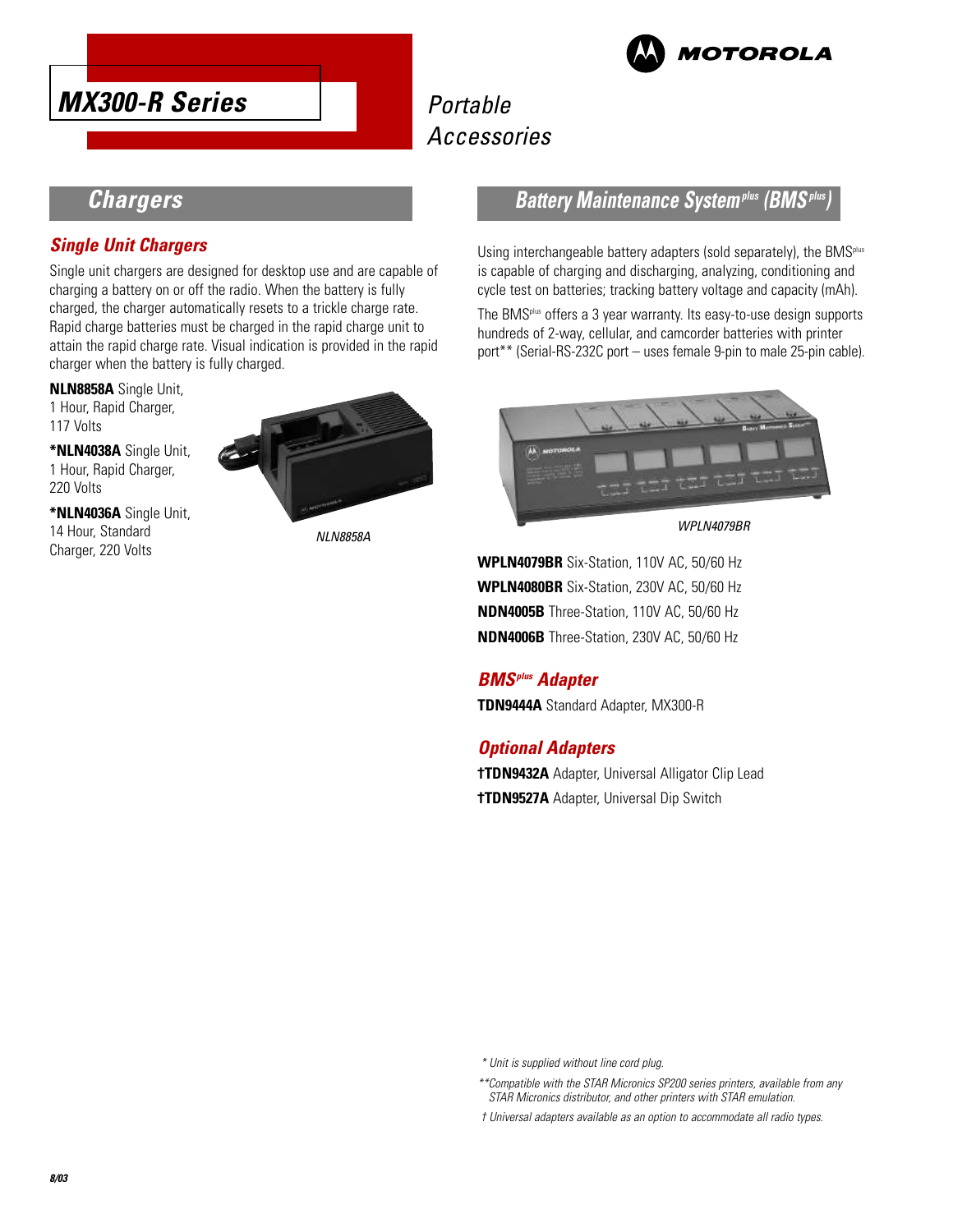

# **MX300-R Series**

# Portable Accessories

## **Battery Optimizing System II (BOS II)**



No other battery analyzer matches the speed, accuracy, and versatility of the Battery Optimizing System II. Ideal for large fleet, public safety, and all other users who rely on their battery performance. Now with increased power, more sophisticated programming options, and easier to use navigation paths, optimizing your batteries was never easier. Key features include:

WPLN4124AR

- Support for NiCd, NiMH, Li-ion, and SLA batteries
- 100 watt power supply and programmable from 100 mAH to 4 amps per station
- Interchangeable adapters accomodate all major brands
- Includes a variety of user programs and allows for customizable programming
- Proprietary recondition cycle restores NiCd and NiMH batteries
- Increased processing power and testing resolution including a three minute Quicktest that measures the batteries State of Health (SoH)
- Printer output for reports and labels
- Three year warranty

**WPLN4124AR** BOS II, Four-Station, 100-240V AC (US line cord) **WPLN4125AR** BOS II, Four-Station, 100-240V AC (UK/Euro line cords)

#### **BOS II Adapter**

**RL-71283** Standard Adapter, MX300-R

#### **Optional Adapters**

**RL-70115** Adapter, Universal; services Li-ion **RL-70110** Adapter, Universal; service NiCd and NiMH

## **Audio Accessories**

#### **UHF Surveillance Accessories**

**NMN6092A** UHF Surveillance Accessory





#### **Remote Speaker/Microphones**

Remote speaker/microphone allows user to talk and listen without removing radio from belt or carrying case. Ideal in high noise level areas. Straight and coil cord remote units have back clip for attachment to upper garment. Wired earpiece available for all models.

**NMN6070B** Remote Speaker Microphone Straight Cord with Clip Back

**NMN6071B** Remote Speaker Microphone Coil Cord with Clip Back

**NMN6072A** UHF Public Safety Microphone with High/Low Switch and PTT, order Velcro Patch and Antenna separately.

Antennas for NMN6072A

**8505309N10** Heliflex, 404-430 MHz, **8505309N09** Heliflex. 440-470 MHz **8505309N11** Heliflex, 470-512 MHz



NMN6071B

NMN6072A

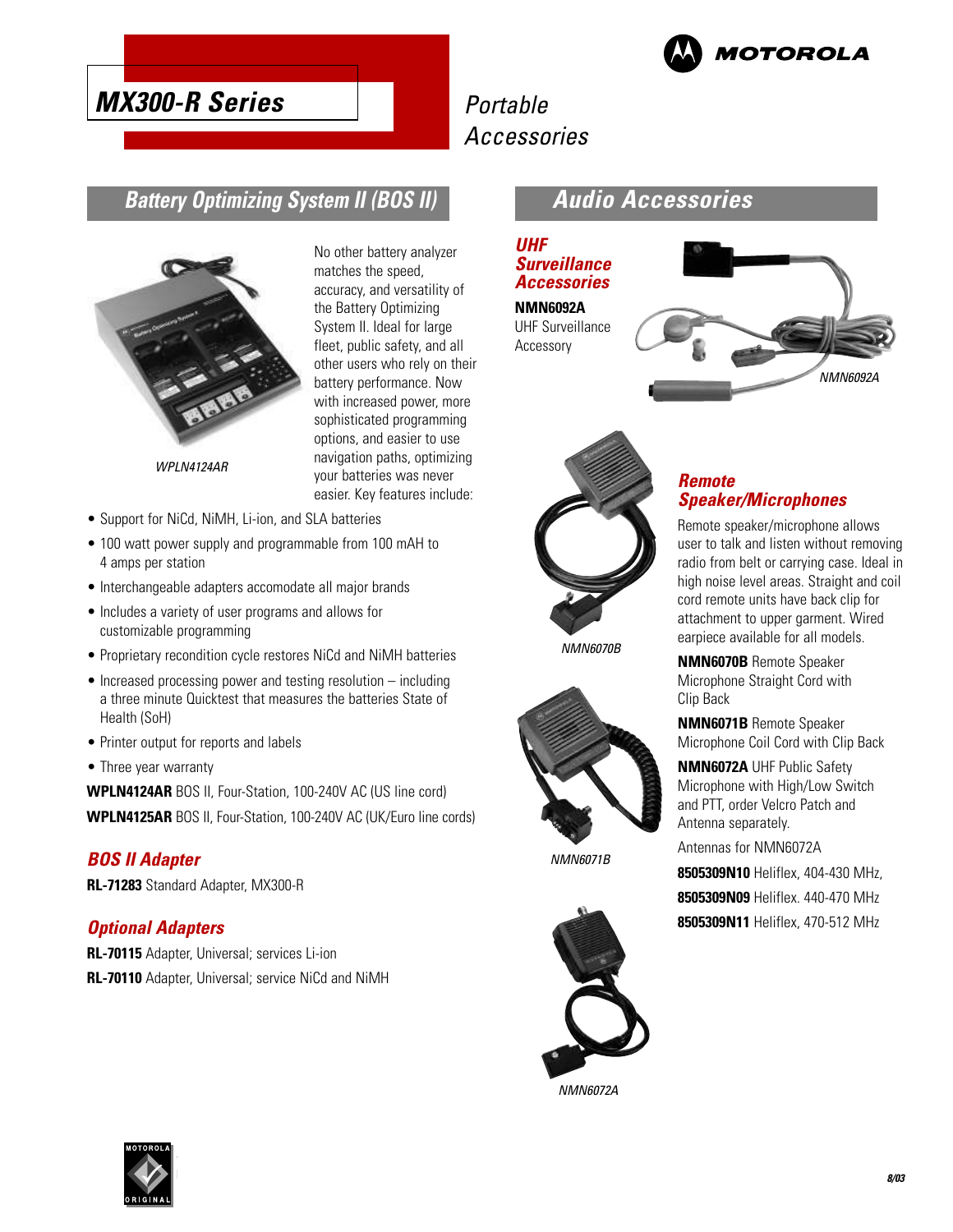



# Portable Accessories

## **Audio Accessories**

**Velcro Patch**

**NLN8410A** Velcro Patch Pin Attachment,

(for NMN6072A Microphone)



NLN8410A

### **Epaulet Strap**

Black leather epaulet straps secure remote speaker microphones to epaulet of shirts or jackets and attach around cord. Allows reliable communications in hostile environments with Velcro or Clip style strap.

**RLN4294A** Epaulet Strap, Velcro **RLN4295A** Epaulet Strap, Small Clip RLN4294A



RLN4295A

## **Audio Accessories**

#### **Headset/Microphones**

Maintain portable twoway communications in high ambient noise areas with noise cancelling accessories. Both weatherproof models can be worn with or without a safety type helmet.



**NMN6065A** Noise Canceling Headset/Microphone with Cup Microphone

### **NMN6064A**

Noise Canceling Headset/Microphone with Boom Microphone

**NKN6207A** Adapter Kit (required for noise cancelling headsets)





NKN6207A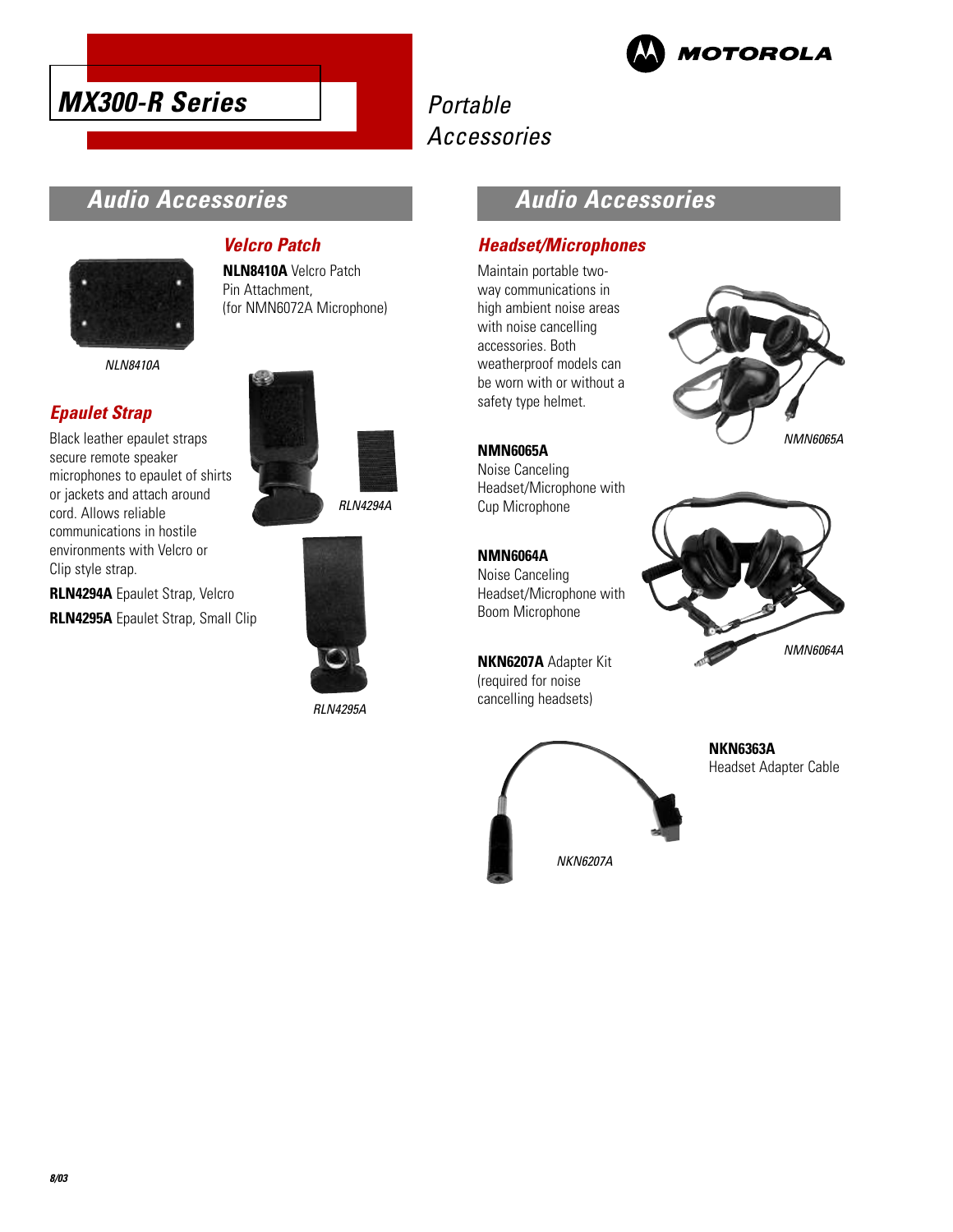

Portable Accessories, Antennas



## **Carrying Accessories**

#### **Carrying Cases**

Standard black leather carrying cases with snap-on/off perforated covers provide protection yet permit clear audio. Swivel carrying

cases attach to belt loop attachment by inverting radio. Radio swings freely on belt loop attachment, adjusting to body movements.



**Standard**

**NTN4272A** Carrying Case with Belt Loop and Strap

#### **Swivel**

**NTN4273A** Carrying Case with Strap

NTN4272A

### **Carrying Strap**

**NTN5243A**

60˝ Carrying Strap (1-3⁄4˝ W), Requires Leather Carrying Case



NTN5243A

### **Belt**

**4200865599** 1-3⁄4˝ Wide Leather

Belt, For All Models

**4205857B01**

2˝ Spare Belt Loop, For Swivel Cases



4200865599

## **Portable Antennas**

#### **Heliflex**

Each antenna is tested and tuned to give maximum power and performance. Antenna's connector is color coded indicating frequency.

**8505491J02** 150-162 MHz, PVC Dip Coated

**8505491J03** 162-174 MHz, PVC Dip Coated

**8505491J04** 403-440 MHz, PVC Dip Coated

**8505491J05** 440-470 MHz, PVC Dip Coated

**8505491J06** 470-512 MHz, PVC Dip Coated

**8505816K01** 136-150 MHz, Molded

**8505816K21** 150-162 MHz, Molded

**8505816K23** 162-174 MHz, Molded

**8505816K24** 403-433 MHz, Molded

**8505816K25** 450-470 MHz, Molded

**8505816K26** 470-512 MHz, Molded



8505816K01

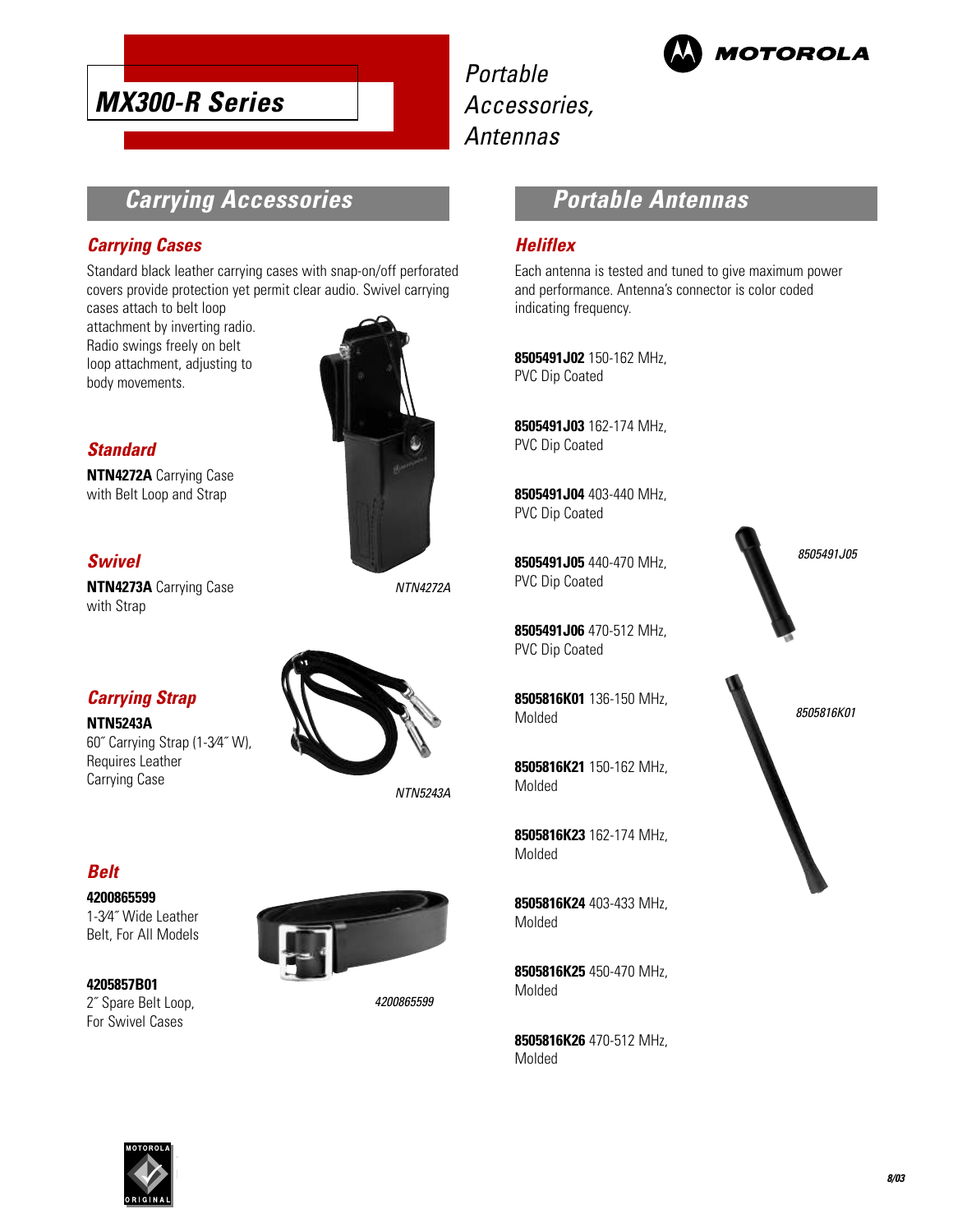



# Antennas, Service Tools



Antenna Bushing Nut and Fuse Cap (800 MHz only)

6605168F01

÷